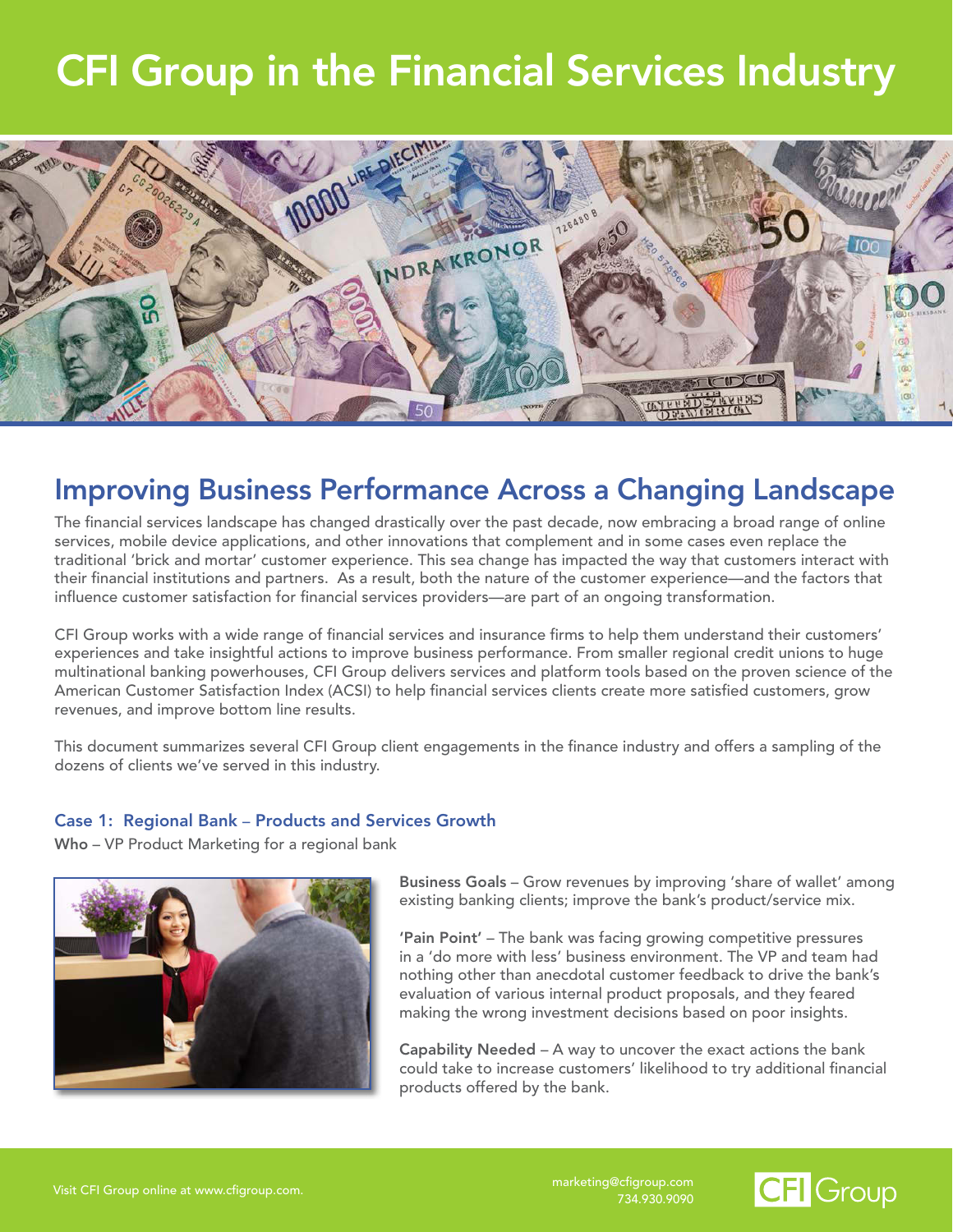Solution Benefit – CFI Group provided the VP this capability, identifying specific weaknesses in products/ services, pricing, and customer support areas. The resulting highly-targeted recommendations helped remove the uncertainty associated with the bank's share of wallet and product mix decisions and established a roadmap for cross-sell/up-sell opportunities.

Actual Improvement – CFI Group's analysis allowed the bank to confidently make three product and customer service investment decisions with highly predictable ROI and impact on deposit levels. A 1% increase in customer satisfaction index (CSI) accurately predicted a 1% increase in deposits for the bank's most valuable wealth management customers. The bank also leveraged its deeper customer insights to initiate a best practices program to help underperforming branches, and shifted its focus to faster-growing geographies.

#### Case 2: Financial Services Firm – Improve Customer Loyalty

Who – VP Marketing for a middle-market financial services firm

Business Goals – Increase customer retention rates and broaden their use of the firm's complete services portfolio.



'Pain Point' – The VP had no way to accurately quantify the impact of his firm's individual service providers on overall customer loyalty and propensity to engage other services.

Capability Needed – A way to measure the impact the firm's component service providers had on financial outcomes and customer loyalty; a more certain and predictive means of making critical decisions and operational recommendations regarding these service providers.

Solution Benefit – CFI Group's analyses and recommendations provided the VP with this capability—allowing the firm to focus on areas proven by CFI Group to increase loyalty and portfolio usage: company image, customer confidence in the firm, and affinity with their

service providers. The analyses also identified the significant impact of employee satisfaction on customer retention. The company launched service provider compensation and training programs to improve in this area.

Actual Improvement – After the recommendations were implemented, customer use of additional products/ services increased by over 30% and overall customer retention improved by 5% year-over-year. The bank's stock performance also improved dramatically vs. the S&P 500 Index.

#### Case 3: Large Multinational Bank – Improve Customer Retention and Market Share

Who – VP of Client Satisfaction for a multinational European bank with over €200 billion in total assets, 1300+ branch/insurance offices, and the largest personal and corporate customer base of any financial services firm in the region.

Business Goals – Improve client retention and maintain market share in the face of deregulation and Internet-driven market structure changes.

'Pain Point' – The executive team had poor visibility into employee and client perceptions at the branch level, leading to uncertainty about the best path forward.

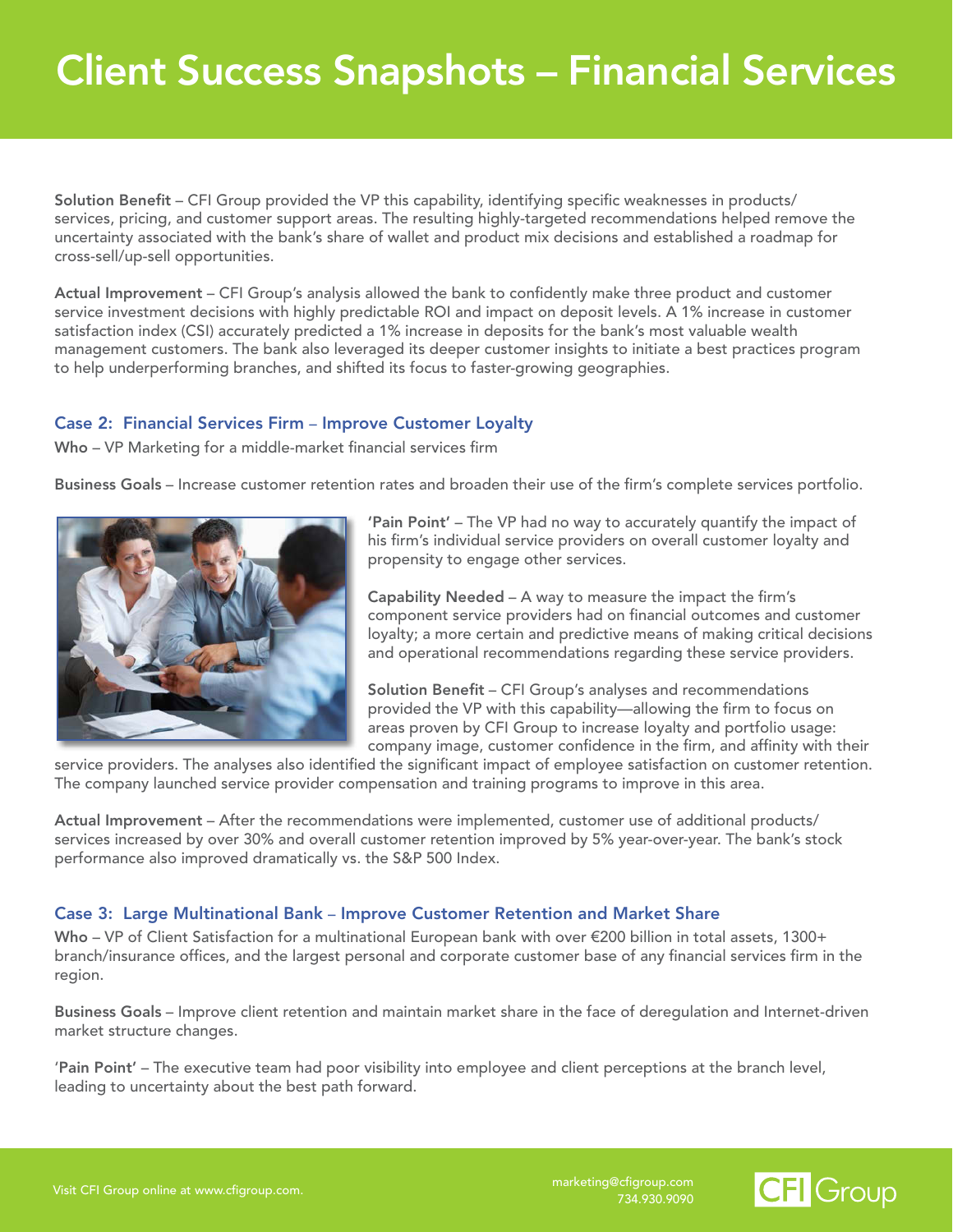# Client Success Snapshots – Financial Services



Capability Needed – A way of monitoring customer experience at the branch level, along with a business planning process for managing daily contacts with customers.

Solution Benefit – CFI Group's analyses provided this capability, driving an aggressive action strategy that helped the firm boost customer satisfaction, employee satisfaction, and profits. The bank incorporated the separate needs of retail and corporate customers, prioritized improvements for the most critical satisfaction drivers, and developed reporting tools to facilitate communications and action planning between regional managers and the branch managers they oversee. Actionable information now quickly reaches the right decision makers.

Actual Improvement – The bank went from being unprofitable to one of the most profitable in the region, driven by best-in-class levels of employee satisfaction and customer focus. The program with CFI Group has since been expanded to accommodate key mergers and acquisitions. CFI Group also now facilitates workshops to ensure that local branch managers understand how to apply customer insights to make business decisions that drive financial performance.

#### Case 4: B2B Financial Services – Increase Share of Wallet

Who – VP of Business Development Initiatives

Business Goals – Increase business volumes within the firm's existing commercial customer base.

'Pain Point' – The VP lacked specifics about which B2B client characteristics were the best determinants of higher volume potential, and how highpotential clients would respond to improvements in key satisfaction drivers.

Capability Needed – An effective way to segment customers and their 'volume drivers', then ways to translate this information into prioritized initiatives.



Solution Benefit – CFI Group met the VP's need by providing advanced segmentation and classification methods to examine all customer characteristics, identify key drivers of satisfaction, and quantify marginal volumes associated with increased satisfaction.

Actual Improvement – CFI Group's approach revealed that a 1% increase in customer satisfaction drove a .86% increase in volumes—in this case approximately \$0.5 billion. This allowed the client to develop business cases for all initiatives based on expected return from increased satisfaction. The company developed marketing and sales strategies based on customer 'lifecycle' stages, refined offerings and customer service initiatives for high-potential customers, and developed integrated benchmarks for service excellence tied to bonus structures.

#### CFI Group – A Trusted Partner in the Financial Services Industry

These case studies highlight just a few of CFI Group's engagements with finance industry clients. These firms all gained from CFI Group's people, processes, and technology platform tools to reveal customer satisfaction insights that helped drive meaningful change.

734.930.9090